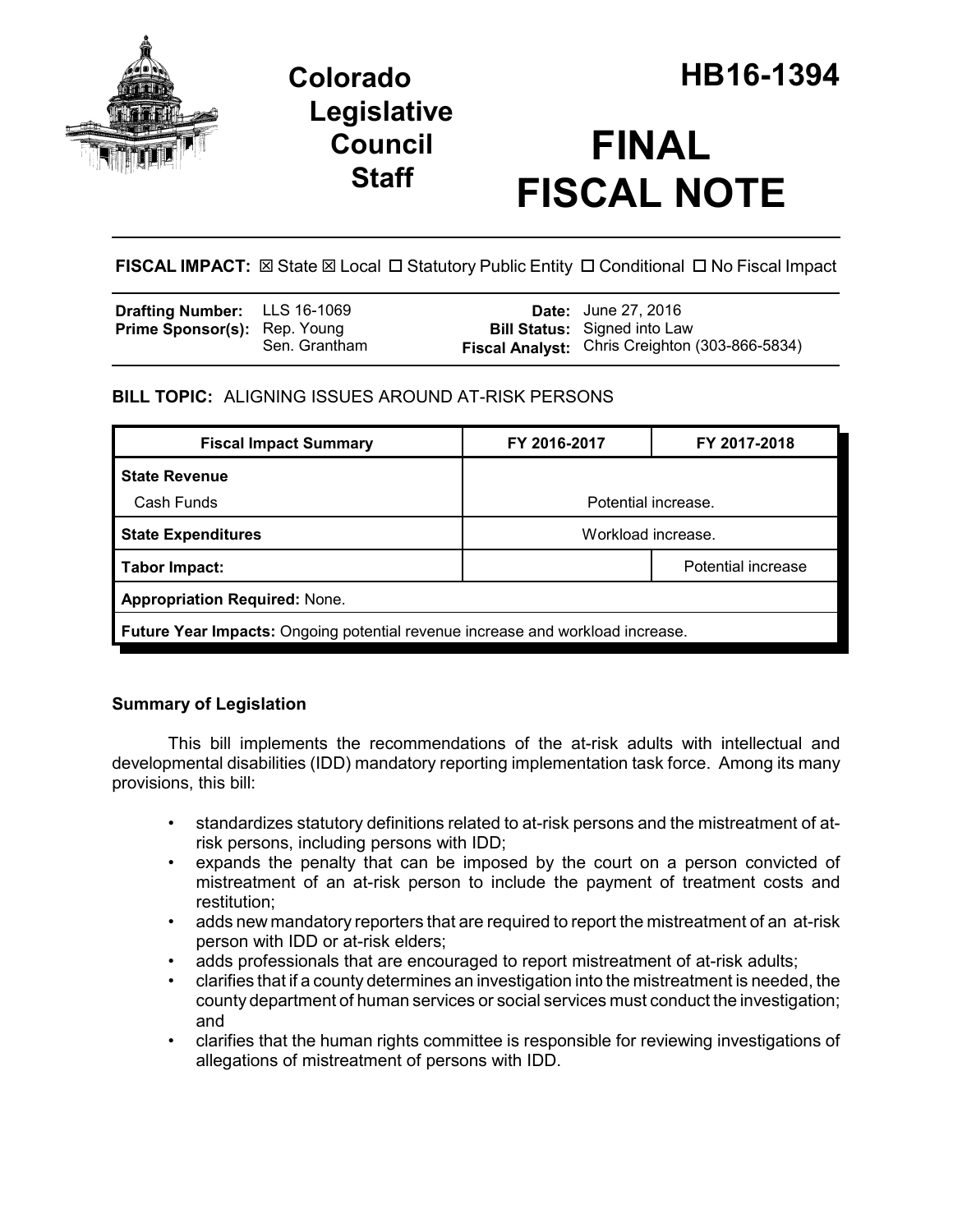June 27, 2016

#### **Background**

SB15-109 created the at-risk adults with intellectual and developmental disabilities mandatory reporting implementation task force within the Department of Human Services. This task force was charged with studying and preparing recommendations for the implementation of mandatory reporting of mistreatment, abuse, neglect, or exploitation of at-risk adults with intellectual and developmental disabilities in Colorado. The final report was submitted on November 30, 2015.

The penalty for a crime against an at-risk person varies from a class 1 misdemeanor to a class 2 felony depending on the nature of the crime. Under current law, various professionals are required to report the mistreatment of at-risk persons; these include medical professionals, law enforcement, social workers, court appointed guardians and conservators, and any staff members of a licensed care facility or at home care placement facility among others. Mandatory reporters who fail to report or falsely report the mistreatment of an at-risk person commit a class 3 misdemeanor offense.

#### **Comparable Crime**

Pursuant to Section 2-2-322 (2.5), C.R.S., Legislative Council Staff is required to include certain information in the fiscal note for any bill that creates a new crime, changes the classification of an existing crime, or changes an element of the existing crime that creates a new factual basis for the offense. In the past three years there has been one case where a mandatory reporter was convicted of failure to report the abuse of an at-risk person (female, Caucasian).

#### **Assumptions**

This fiscal note assumes that the majority of reported cases of mistreatment of an at-risk person will still come from those that are designated as mandatory reporters under current law. This analysis further assumes that most professionals will comply with the reporting requirement.

#### **State Revenue**

Beginning in FY 2016-17, this bill potentially increases state revenue credited to the Fines Collection Cash Fund in the Judicial Department. The fine penalty for the mistreatment of an at-risk person varies depending on the nature of the crime. The expansion of mandatory reporters for the mistreatment of an at-risk person may result in an increase in cases and convictions for mistreatment of at-risk persons. However, this analysis assumes that most instances of mistreatment are already being reported under current law. Therefore, any cases resulting from the mistreatment of at-risk persons and associated fine revenue is expected to be minimal.

Additionally, by expanding the number of professionals required to report, this bill potentially increases the number of mandatory reporters that may be charged or convicted if they fail to report or falsely report the mistreatment of an at-risk person. This offense is a class 3 misdemeanor, punishable by a fine of \$250 to \$1,000. However, given that the courts have the discretion of incarceration, imposing a fine, or both, the precise impact to state revenue cannot be determined. Given that there has been only one case of failure to report or falsely reporting the mistreatment of an at-risk person in the last three years, any increase in fine revenue is expected to be minimal.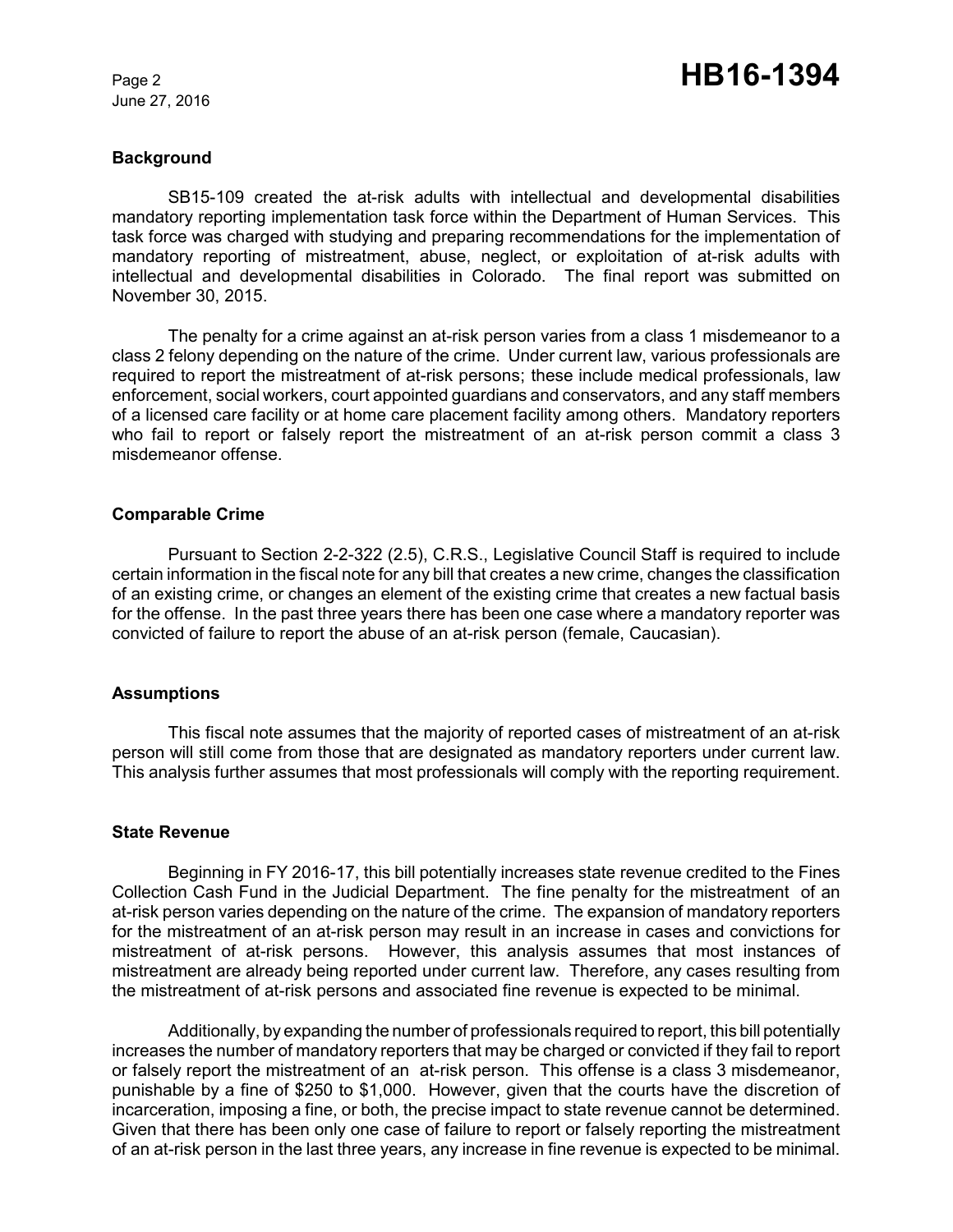June 27, 2016

# **TABOR Impact**

This bill potentially increases state revenue from fines, which may increase the amount of money required to be refunded under TABOR. TABOR refunds are paid out of the General Fund. TABOR refund obligations are not expected for FY 2016-17.

### **State Expenditures**

This bill increases state agency workload beginning in FY 2016-17 as described below.

*Department of Health Care Policy and Financing.* Under this bill certain staff in the HCPF are designated as mandatory reporters of mistreatment of an at-risk person. This will require training to ensure staff is aware of this responsibility and follow proper reporting procedures. This increased workload is expected to be minimal and can be accomplished within existing appropriations.

*Judicial Department.* By increasing the number of mandatory reporters that are required to report the mistreatment of at-risk persons, this bill could increase the number of cases filed for both the mistreatment of at-risk persons and for failure to report, which would increase workload in the trial courts and the Division of Probation. Any increase in workload is expected to be minimal and can be accomplished within existing appropriations. The bill may also increase workload or costs for the Office of the State Public Defender and Office of Alternate Defense Counsel to provide representation for any persons deemed to be indigent. The fiscal note assumes any such increases will be minimal and will not require an increase in appropriations for any agency within the Judicial Department.

*Department of Regulatory Agencies.* This bill increases workload in the Division of Professions and Occupations within the Department of Regulatory Agencies to conduct outreach to licensed professionals to make them aware of their responsibility to report mistreatment of at-risk persons. Additional staff time will also be needed to investigate any complaints against licensed professionals that fail to report mistreatment. This increase in workload is expected to be minimal and can be accomplished within existing appropriations.

*Department of Corrections.* To the extent that any convictions for the mistreatment of an at-risk person occur and additional offenders are sentenced to a term of incarceration, costs for the Department of Corrections (DOC) will increase. For informational purposes, offenders placed in a private contract prison cost the state about \$60.46 per offender per day, including the current daily rate of \$55.08 and an estimated \$5.38 per offender per day for medical care provided by the DOC. No impact is expected in the first year because of the estimated time for criminal filing, trial, disposition, and sentencing. The fiscal note assumes that any costs in future years arising under HB 16-1394 will be minimal and will be addressed through the annual budget process, if they occur.

# **Local Government Impact**

This bill will affect local governments in several ways, as discussed below.

*County departments of human services.* County departments of human services will be required to conduct additional investigations into the mistreatment of an at-risk person as a result of the expanded mandatory reporting under the bill. County departments of human services will also have increased workload to train staff members who will now be required to report the mistreatment of at-risk persons.